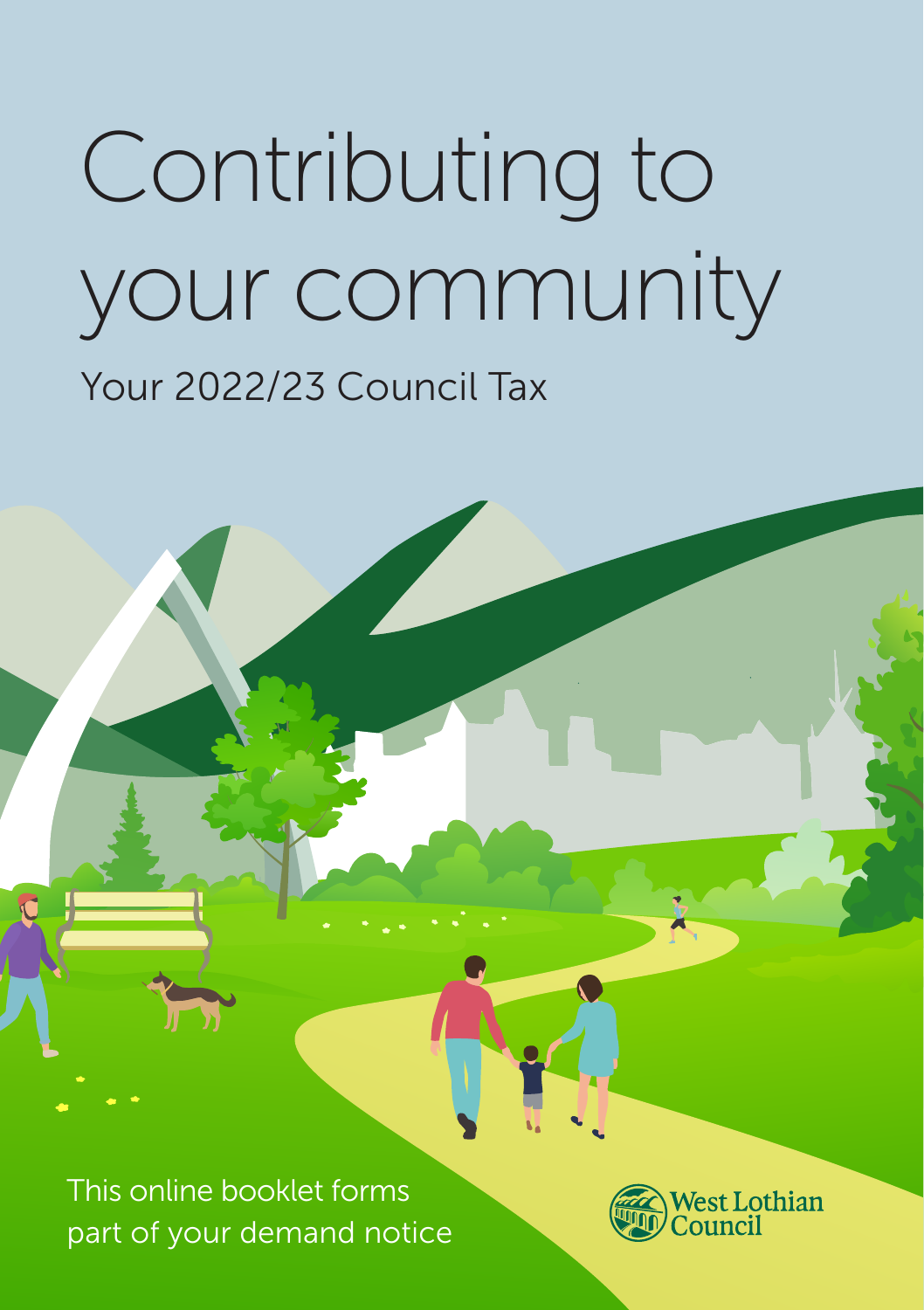westlothian.gov.uk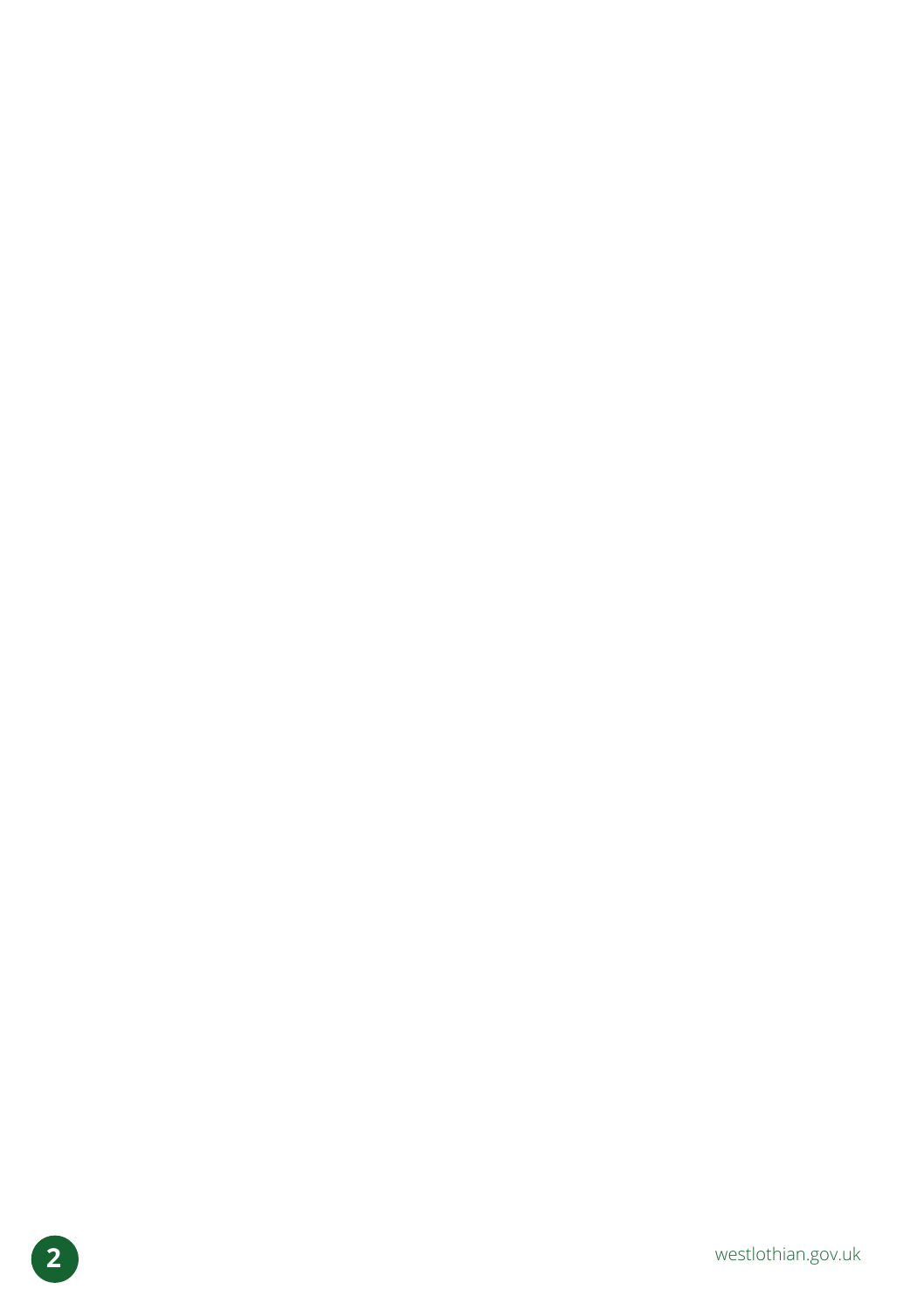# **Contents**

| Your guide to council tax                                   | page 4     |
|-------------------------------------------------------------|------------|
| 2022/23 Council Tax and combined water charges              | page 4     |
| How we work out Council Tax                                 | page 5     |
| Appeals against Council Tax bands                           | page 5     |
| Charges for water and waste water                           | page 5     |
| Who is responsible for paying Council Tax?                  | page 6     |
| Appealing against who is responsible for paying Council Tax | page 6     |
| Changes in your circumstances                               | page 6     |
| Paying your Council Tax                                     | page 7     |
| Missed payments                                             | page 7     |
| Housing Benefit and Council Tax Reduction                   | page 8     |
| April 2022 Cost of Living Award                             | page 9     |
| <b>Discounts and Exemptions</b>                             | page 9     |
| Long term unoccupied properties                             | page 10    |
| Second homes                                                | page 10    |
| Help for disabled customers                                 | page 10    |
| Appeals                                                     | page 10    |
| Spending on our services                                    | page 11    |
| Funding our services                                        | page 12    |
| Service standards: Revenues and Benefits                    | page 12-13 |
| Customer survey results                                     | page 13    |
| <b>Access Your Council Tax Account Online</b>               | page 14    |
| Tell us About a Change in Your Circumstance Online          | page 14    |
|                                                             |            |

West Lothian offers a high quality of life for people who choose to make their home here.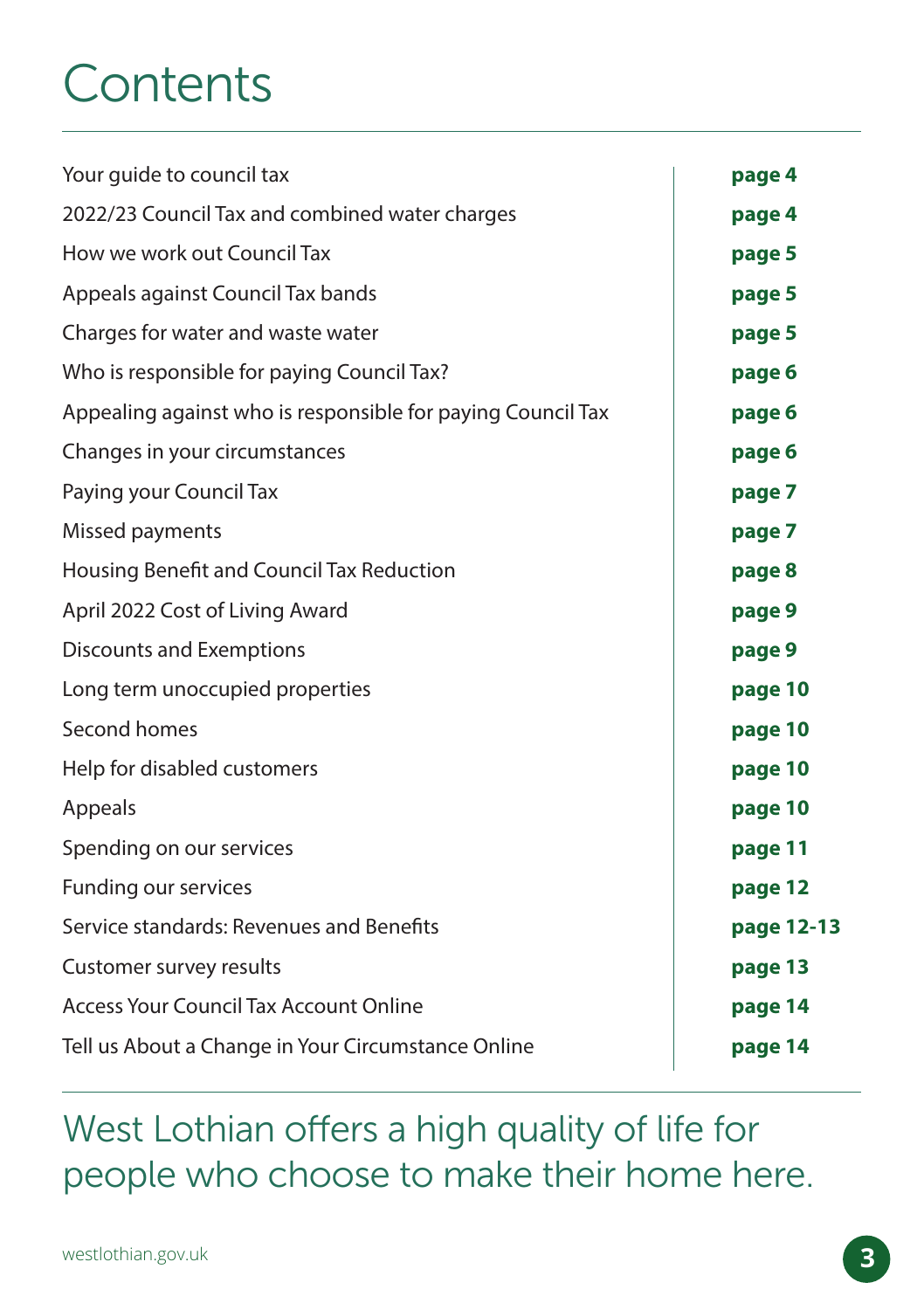# Your guide to Council Tax

#### **Council Tax** is an important source of funding for your council.

#### It helps us to:

- Raise standards of education;
- Protect local communities;
- Care for vulnerable people and elderly people;
- Improve the environment of our towns, villages and countryside; and
- Support and develop businesses.

With your help, we aim to make West Lothian a better place to live, work and raise a family. This booklet gives you information about your Council Tax, spending on council services, and how, where and when we can help.

| 2022/23 council tax and combined water charges |                              |                                               |                              |                                                    |                                                   |
|------------------------------------------------|------------------------------|-----------------------------------------------|------------------------------|----------------------------------------------------|---------------------------------------------------|
| <b>Band</b>                                    | <b>Value of the property</b> | <b>Council Tax</b><br>multiplier to<br>band D | <b>Council</b><br><b>Tax</b> | <b>Water</b><br>charges<br>multiplier<br>to band D | <b>Combined</b><br>water & waste<br>water charges |
| A                                              | Up to £27,000                | 240/360                                       | £876.47                      | 6/9                                                | £318.96                                           |
| B                                              | £27,001 to £35,000           | 280/360                                       | £1,022.55                    | 7/9                                                | £372.12                                           |
| $\mathsf{C}$                                   | £35,001 to £45,000           | 320/360                                       | £1,168.63                    | 8/9                                                | £425.28                                           |
| D                                              | £45,001 to £58,000           | 360/360                                       | £1,314.71                    | 9/9                                                | £478.44                                           |
| E                                              | £58,001 to £80,000           | 473/360                                       | £1,727.38                    | 11/9                                               | £584.76                                           |
| F                                              | £80,001 to £106,000          | 585/360                                       | £2,136.40                    | 13/9                                               | £691.08                                           |
| G                                              | £106,001 to £212,000         | 705/360                                       | £2,574.64                    | 15/9                                               | £797.40                                           |
| н                                              | Over £212,000                | 882/360                                       | £3,221.04                    | 18/9                                               | £956.88                                           |

The amount of Council Tax and combined water and waste water charges you have to pay is applied across a range of bands from A to H, with all bands having a relationship with band D, known as the multiplier. The table above shows the multipliers for Council Tax and combined water and waste water charges.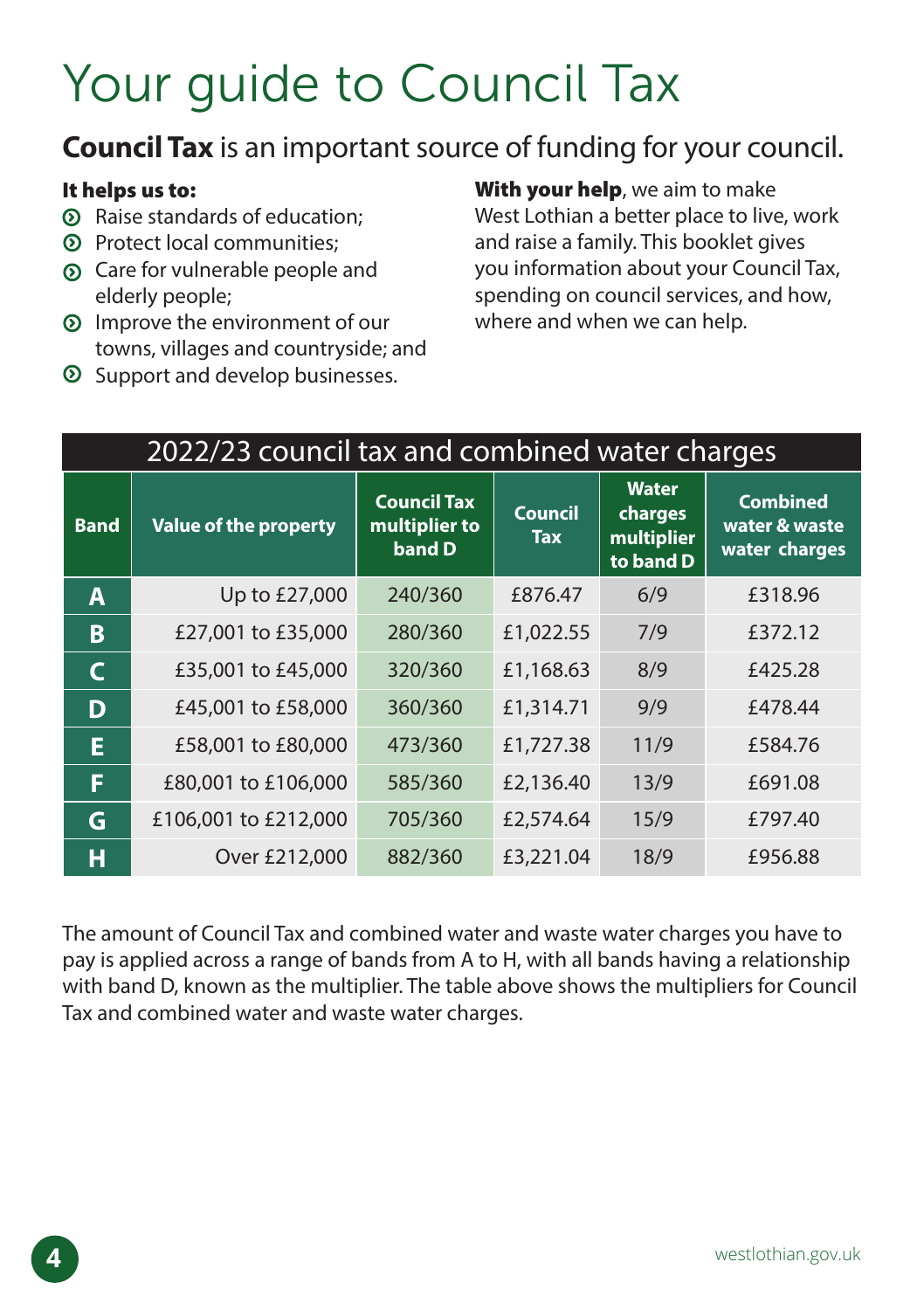| Council Tax levels compared                    |           |
|------------------------------------------------|-----------|
| Our Council Tax in band D 2022/23              | £1,314,71 |
| Our Council Tax in band D 2021/22              | £1,276.42 |
| Scottish average Council Tax in band D 2021/22 | £1,308.00 |

### How we work out Council Tax

The assessor, who works for the Lothian Valuation Joint Board, values your home and puts it into one of eight valuation bands from A to H. The value is based on how much your home was worth on the open market on 1 April 1991. Once we know how much money we need to raise from Council Tax, we work out what someone living in a home in band D would have to pay. We then work out the Council Tax for the other bands by using the 'multiplier' set by the Scottish Government.

**Note**: The multiplier sets the amount of charge for each valuation band based on the charge for a property in band D. Band D is the starting point and all other bands are a proportion of band D. The multiplier for Council Tax and water charges is set out in the table on the previous page.

### Appeals against Council Tax bands

You can appeal against your Council Tax band to the assessor. You must continue to pay your Council Tax until the assessor has made a decision on your appeal. For more details, contact:

**The Assessor for the Lothian Valuation Joint Board,** 17A South Gyle Crescent, Edinburgh EH12 9FL. **Phone: 0131 344 2500 Website: www.saa.gov.uk**

### Charges for water and waste water

Your Council Tax bill includes charges for water and waste-water services. By law we must bill and collect these charges on behalf of Scottish Water. Scottish Water is responsible for setting these charges. The charges for water and waste-water are set separately.

These charges allow Scottish Water to operate and improve services in communities across **Scotland** 

If you have any questions about the level of these charges, please visit the Scottish Water website www.scottishwater.co.uk or call them on **0800 0778 778.**

There is a reduction scheme to help some people on low incomes pay their water and waste-water charges.

The reduction (up to 35%) helps households who receive Council Tax Reduction. The level of support will depend on the level of Council Tax Reduction received and whether the household receives a 25% single person discount.

The reduction will apply automatically and will be shown in your bill. You do not need to apply for the reduction.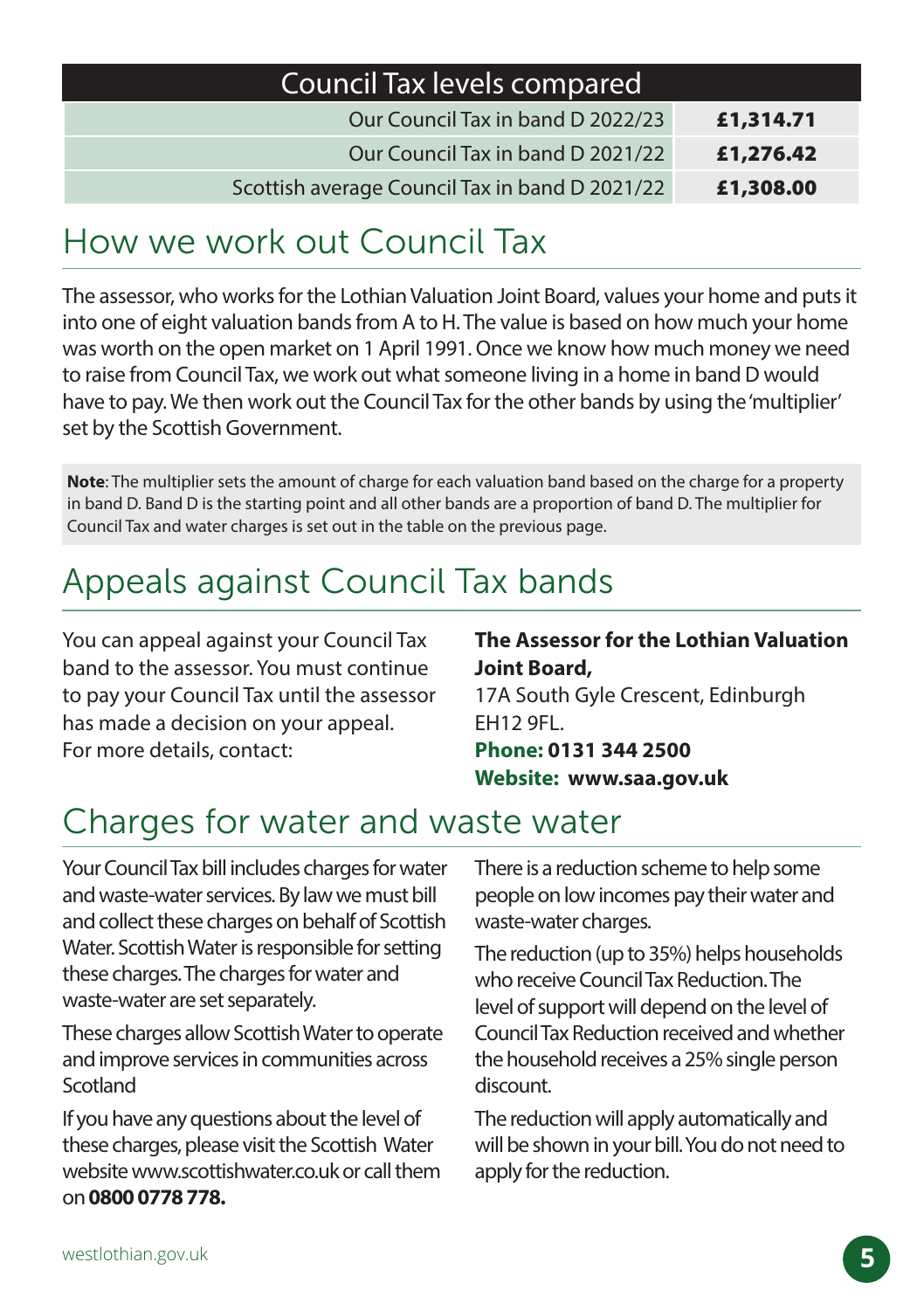### Who is responsible for paying Council Tax?

#### **The person highest on the list below is usually responsible for paying.**

- $\odot$  The owner who lives in the property.
- $\odot$  The tenant who lives in the property.
- The subtenant who lives in the property.
- Someone else who lives in the property.
- The owner if nobody lives in the property.

Couples who are married or living together as such are responsible, jointly and individually, for paying Council Tax even if their names are not on the bill. Joint owners or tenants are also responsible, jointly and individually, for paying the Council Tax even if their names are not on the bill.

**Note**: 'Jointly and individually' means that the amount on the bill is not split into shares. We can choose to collect the full amount of the Council Tax bill from anyone who is legally responsible for it. It is then up to the person who has to pay to get back a share from everyone else.

### Appealing against who is responsible for paying Council Tax

You can appeal against the decision that you are responsible for paying Council Tax. You must continue to pay your Council Tax until a decision has been made on your appeal.

Please write to: **Revenues Manager**

 Revenues Unit West Lothian Civic Centre Howden South Road Livingston EH54 6FF email: CouncilTax@westlothian.gov.uk

### Changes in your circumstances

You must tell the Revenues Unit about any change that may affect the amount of Council Tax you have to pay. You must tell them within 21 days of the change.

Examples would be:

- You are moving to a different address, or
- Another adult moves into your home and you are receiving a Council Tax discount.

These changes and others can be reported at **www.westlothian.gov.uk** by clicking on **report it** and then **Council Tax and Benefits.**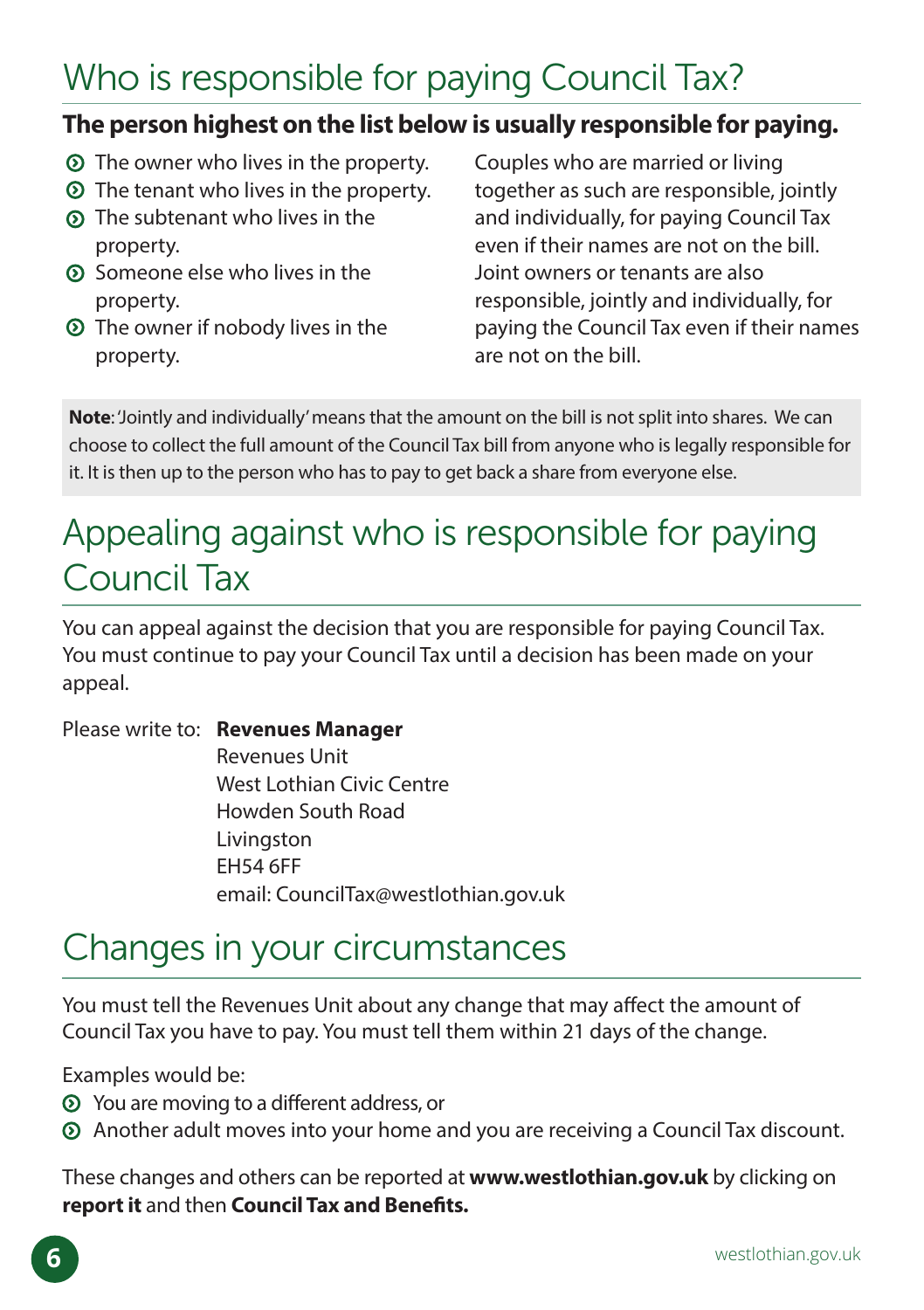### Paying your Council Tax

#### **Your bill shows you how much you must pay and when you must pay it.**

You can choose to receive your bill electronically rather than a paper copy. If you want to receive your bill electronically please email **CouncilTax@westlothian.gov.uk** and confirm your Council Tax number, name and address.

#### **Direct debit**

Choosing to pay your Council Tax by direct debit takes the stress and inconvenience out of paying your bill. You'll no longer have to worry about arranging to make a payment each month. Payments are covered by your bank's direct debit guarantee, so you're still in complete control and your money is safe and secure.

If you pay by direct debit, it takes up less of our time. This keeps our costs low and means better value for everyone.

You can complete our online direct debit form at **www.westlothian.gov.uk** and click on **pay for it**.

#### **You can also pay your Council Tax in the following ways.**

#### **By debit or credit card**

- Log on to **www.westlothian.gov.uk** and click on 'pay for it'.
- Phone our automated payment line **01506 282407**. Lines are open all day every day.

#### **Bank transfer**

Please quote sort code **800880**, bank account number **00918781** and your Council Tax account number.

For more details on paying your Council Tax, please see the back of your Council Tax bill.

### Missed payments

#### **We must receive your Council Tax payment on or before the payment**

**date detailed on your bill.** If we don't, we will ask you to make the missed payment within seven days. If you do not do this, you will lose your right to pay in instalments after another seven days. The amount you owe for the rest of the year will then be due immediately and we will apply to the Sheriff Court for a 'summary warrant', which allows us to collect the taxes you owe us. At this stage we will add costs of 10% of the amount you owe.

#### **So if you do not pay, you may end up having:**

- Money taken from your wages;
- Your bank account "frozen" which means you cannot use all of the money in the account; or
- Money taken from your Income Support, Jobseeker's Allowance, Employment and Support Allowance or Universal Credit

If you are having difficulties paying your Council Tax, please call us now on **01506 282020** so that we can help.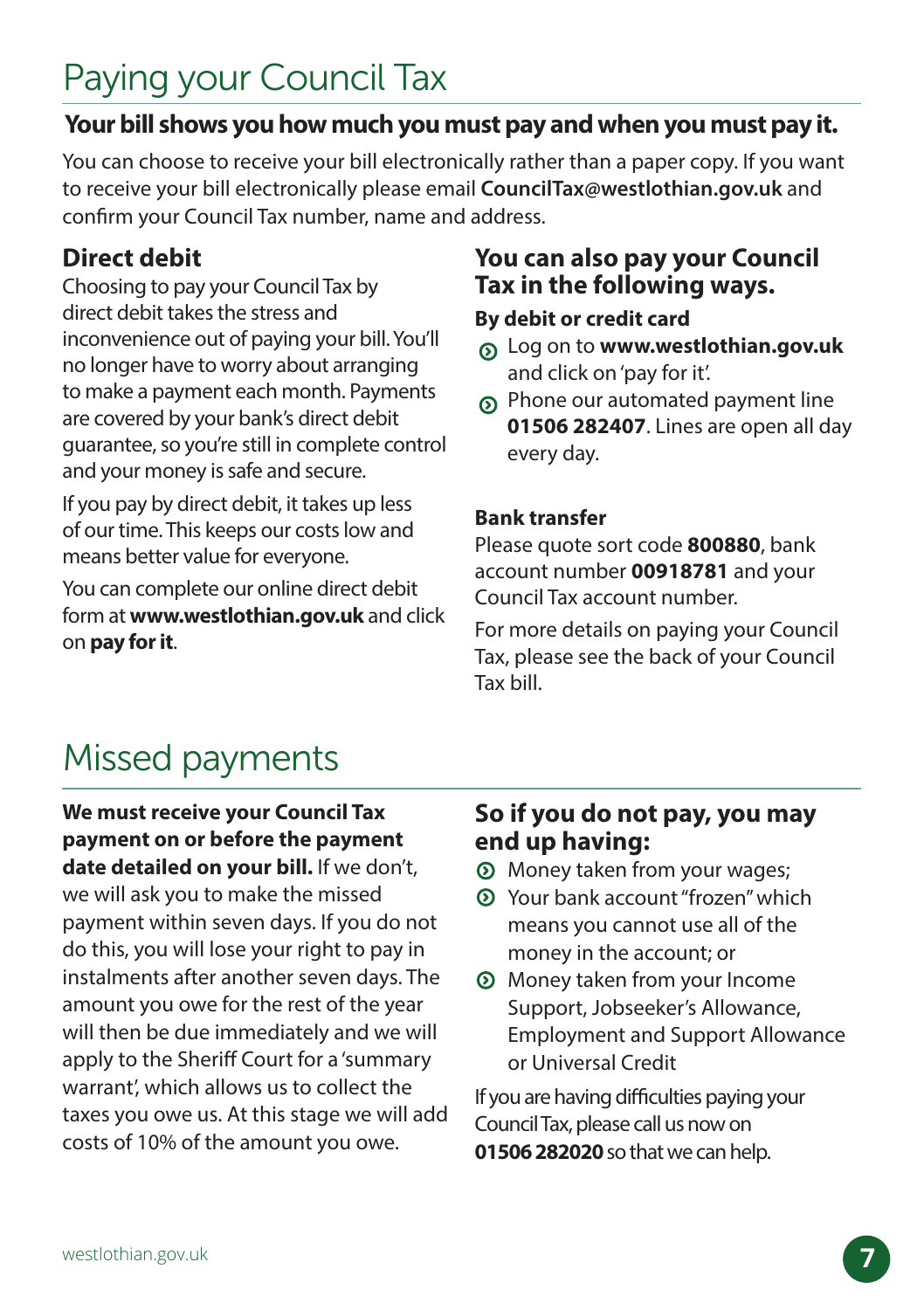### Housing Benefit and Council Tax reduction

You may be entitled to help with paying your Council Tax or rent (or both), depending on your income and circumstances. If you pay both Council Tax and rent, you need to fill in only one application form. If you are a student, you may not be able to claim unless you have exceptional circumstances.

#### **What benefits are available?**

- Housing Benefit is help towards the cost of rent for the property you live in.
- Council Tax Reduction is help towards the Council Tax bill for your home.

#### **Who can apply?**

- For Council Tax the person responsible for paying the Council Tax bill for your property.
- For Housing Benefit if you meet one of the following conditions:
	- You live in and pay rent for a property in which you receive care, support or supervision.
	- You live in and pay rent for temporary accommodation.

#### • You are liable to pay rent and have reached your state pension age

#### **What information we need**

- Details of the people living in your household.
- $\odot$  Details of any income, savings and state benefits you and your partner (if you have one) receive.
- $\odot$  If you have over £16,000 in savings, you will not be entitled to benefit unless you receive the guaranteed part of Pension Credit. We ignore the first £6,000 of savings if you are under pension age. For every £250 you have over that amount, we count £1 as income. If you are of pension age, we ignore the first £10,000 of savings and we count £1 as income for every £500 over that.

### Second adult rebate

If you have another adult living in your home who is on a low income and who is not your partner, you may receive help even if you do not qualify for main Council Tax Reduction. This may be up to 25% of

your Council Tax bill. If you claim Council Tax Reduction and Second Adult Rebate, we will pay the higher of the two available reductions.

### Getting the benefit

At West Lothian Council we are always aiming to improve our information and make it easier for you to use our services. If you want to apply for Housing Benefit or Council Tax Reduction, you have the option to use our intelligent online application form. There are also online forms for reporting a change of circumstances or reporting a suspicion of fraud.

To use our forms go to **www.westlothian.gov.uk** and click on **apply for it** or **report it.**

For further information on Housing Benefit and Council Tax Reduction go to **www.westlothian.gov.uk/benefits**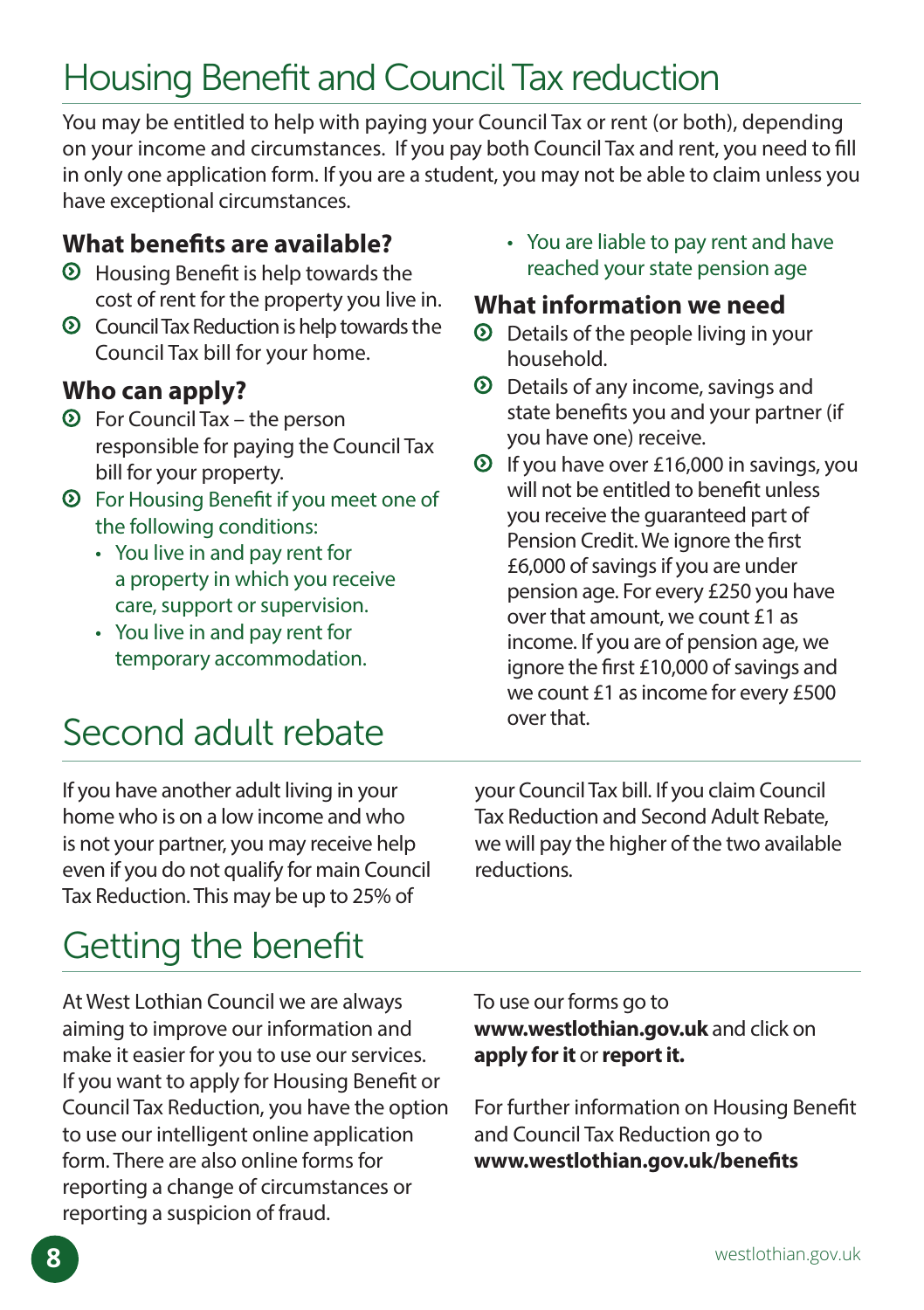### April 2022 Cost of Living Award

A credit of £150 will be applied to the Council Tax account of all eligible households by the end of April 2022.

To be eligible, you must be liable for Council Tax on 14 February 2022 and living in a property in band A-D or in receipt of Council Tax Reduction. The award will show on your Council Tax bill.

### Discounts and Exemptions

**If there is only one person aged 18 or over living in the property you will receive a 25% discount. When deciding how many adults live in a property, we do not count certain people, such as:**

- Full-time students, student nurses, apprentices.
- <sup>2</sup> People who have severe mental-health difficulties.
- 18 and 19 year olds who are at school or who have just left school.
- $\odot$  Care workers who are paid no more than £44 a week.
- Unpaid care workers who care for someone other than their partner or a child aged under 18.

You may get an exemption on your Council Tax and water service charges if certain conditions exist.

An 'exemption' means you do not have to pay Council Tax. The following are situations in which you don't have to pay Council Tax.

 $\odot$  If the estate of a person who has died is liable for paying Council Tax, it will not have to be paid for up to six months after the 'grant of confirmation' (legal proof that a person has permission to manage the estate).

- $\odot$  If nobody can live in the property because its structure is being repaired, improved or rebuilt. The exemption lasts for a maximum period of 12 months from the date someone last lived in the property.
- $\odot$  If nobody is living in the property and there is no furniture. The exemption lasts up to six months from the date the property became unfurnished.
- $\odot$  If everyone living in the property is a student.

If your circumstances change you must tell us within 21 days.

By law West Lothian Council must protect the money we manage. We will share information you give us with other organisations responsible for auditing or managing public funds, to prevent and detect fraud.

We will review awards of exemption and reserve the right to use credit reference agencies to validate any such awards.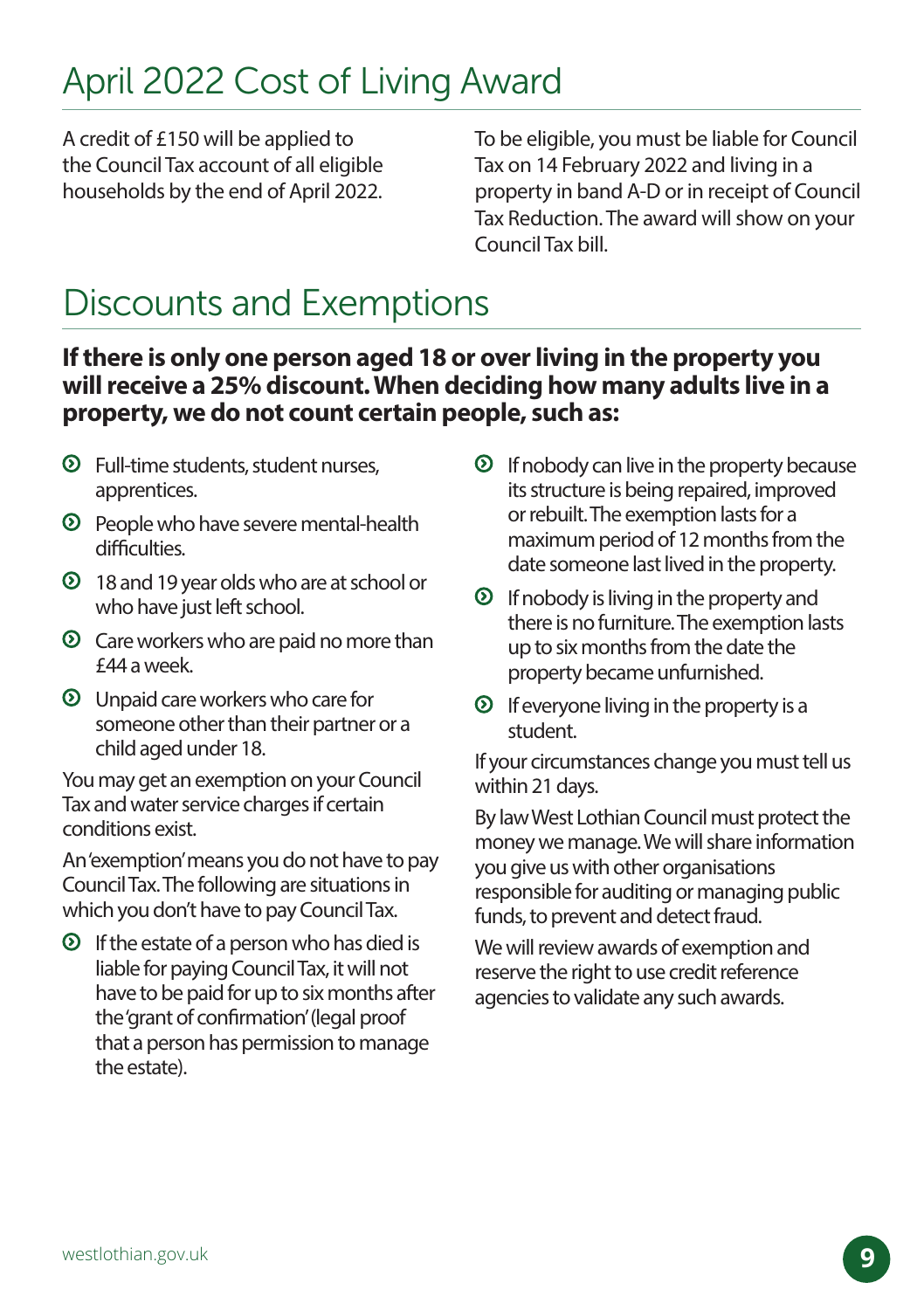### Long term unoccupied properties

Properties that have been empty for a continuous period of 12 months or more will be charged twice the full Council Tax charge for the band the property is in. This affects your Council Tax charge only, the amount you are charged for water and waste water services will stay the same

You may be entitled to a Council Tax discount if the property is:

- Being actively marketed for sale or let.
- A purpose built holiday home.
- A job related dwelling, or
- An uninhabitable property that you have purchased.

Evidence will be required before a discount is applied.

### Second homes

Second homes will be charged full Council Tax for the band the property is in. A second home is a property that is no one's sole or main residence, is furnished and occupied for at least 25 days during a 12 month period.

### Help for disabled customers

#### **You could pay less Council Tax if a disabled person lives in the home and needs:**

- An extra room to meet their needs; or
- An extra bathroom to meet their needs; or
- To use a wheelchair in the home.

If this is the case we will charge you the Council Tax for a band lower than your actual property band.

### Appeals

You can appeal against the amount of Council Tax you have to pay because we have not awarded a discount, an exemption or a reduction. You must continue to pay your Council Tax until a decision has been made on your appeal.

Please write to: **Revenues Manager** Revenues Unit West Lothian Civic Centre Howden South Road Livingston EH54 6FF email: CouncilTax@westlothian.gov.uk

You can apply for a disabled persons reduction at **www.westlothian.gov.uk**  and click on **apply for it** then **Council Tax** 

**and Benefits**"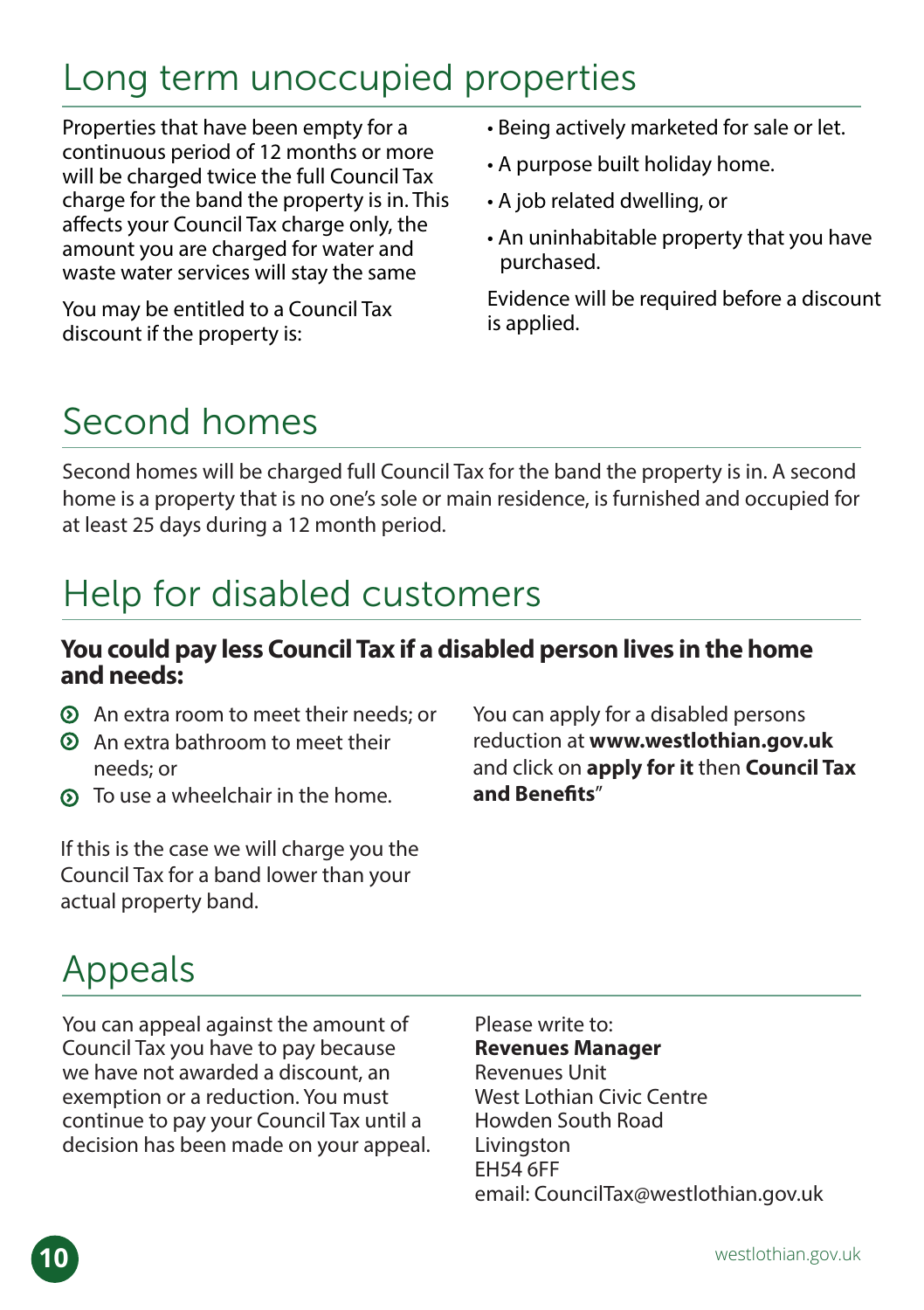### Spending on our services

The money we need to spend to provide services is set out in our yearly 'revenue budget'. This budget relates to all services except housing, which is funded entirely from money we receive from rent.

#### **In 2022/23 we will spend £490.228 million, which is made up of the following**

| <b>Gross spending</b> | £508,026 million |
|-----------------------|------------------|
| Less fees and charges | £17.798 million  |
| Net spending          | £490.228 million |

Gross spending is total spending. Net spending is spending, less fees and charges.

The budget sets how much services can spend each year. The 2022/23 budget for each service is as follows.

|                                                                | Net spending    | <b>Movement</b><br>from the<br>previous year | Percentage<br>change from<br>the previous<br>year | <b>Breakdown</b><br>of Council<br>Tax in<br>band D |
|----------------------------------------------------------------|-----------------|----------------------------------------------|---------------------------------------------------|----------------------------------------------------|
|                                                                | <b>£million</b> | <b>£million</b>                              | $\%$                                              | £                                                  |
| <b>Corporate, Operational and Housing</b><br><b>Services</b>   | 79.4            | 2.2                                          | 2.8                                               | 213                                                |
| <b>Social Policy and Integration Joint</b><br><b>Board</b>     | 125.4           | 8.0                                          | 6.4                                               | 336                                                |
| <b>Education and Planning</b>                                  | 207.8           | 11.5                                         | 5.5                                               | 557                                                |
| <b>Chief Executive/Finance and Property</b><br><b>Services</b> | 30              | 2.9                                          | $*9.7$                                            | 81                                                 |
| <b>Non Service Expenditure</b><br>(Including capital charges)  | 47.6            | 1.2                                          | 2.5                                               | 128                                                |
| <b>Total</b>                                                   | 490.2           | 25.8                                         | 5.3                                               | 1,315                                              |

*Information provided by Financial Management Unit.*

*\* The increase takes into account additional Scottish Government funding of £1.8 million to increase the Scottish Child Payment from 2022/23.*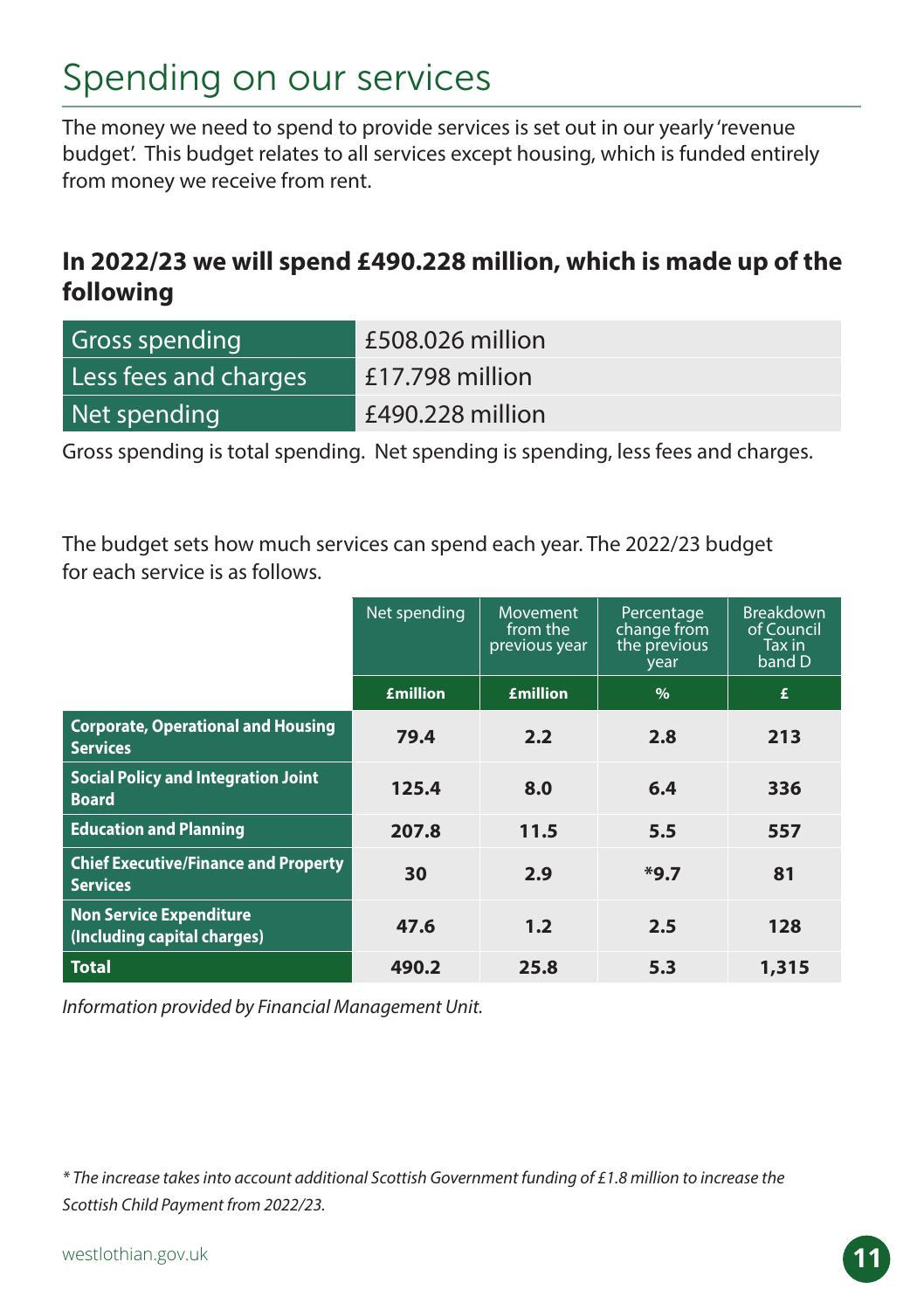### Funding our services

Our budget for 2022/23 is £490.228 million. The money that funds our services comes from Scottish Government grant, non domestic rates income, Council Tax and other one off funding. In 2022/23, we will receive £2,011of grant for each person who lives in our area, compared with the national average of £2,081.

Scottish Government grants and non domestic rates income provide 80% of our funding. We raise the rest of the money we need to fund services mostly from Council Tax.

The chart on the right shows the various sources of funding for 2022/23.

*Information provided by Financial Management Unit.*



| <b>Staff numbers</b>         |       |
|------------------------------|-------|
| <b>Full time equivalents</b> |       |
| <b>January 2022</b>          | 7,061 |
| January 2021                 | 6,784 |
| <b>January 2020</b>          | 6,726 |

### Service standards: Revenues and Benefits

#### Customer enquiry standards

#### **We will:**

- Give customers equal access to our services, through appropriate multiple contact and information methods;
- Deal with all enquiries in a polite, sensitive and efficient manner.

of funding for 2022/23

The chart below shows the various sources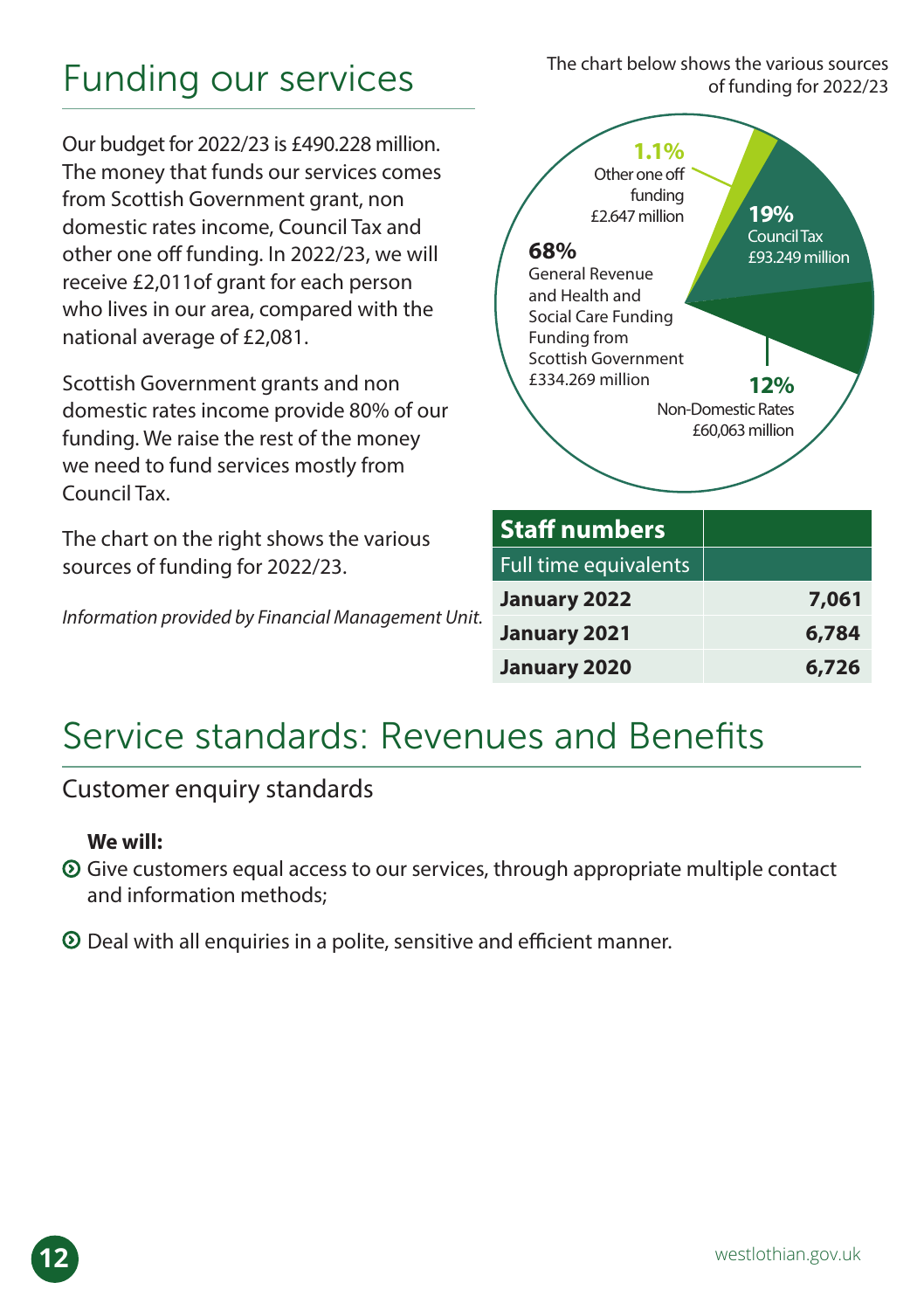### How we performed against the standards we set for 2020/21

| <b>Standard</b>                                                                                                  | <b>Performance</b>                                                                                                                                                                                           |  |
|------------------------------------------------------------------------------------------------------------------|--------------------------------------------------------------------------------------------------------------------------------------------------------------------------------------------------------------|--|
| To collect 95.9% of 2020/21 Council Tax.                                                                         | We collected 95.3% of what was due for 2020/21<br>and will continue to collect all Council Tax debt that<br>remains outstanding. Collection rates for 2020/21<br>were impacted due to the Covid-19 pandemic. |  |
| To deal with 96.2% of customer correspondence<br>within 10 working days of receiving them.                       | 96.4%                                                                                                                                                                                                        |  |
| To answer 99% of non-abandoned telephone calls<br>before the customer is asked to leave a voice mail<br>message. | 94.9%<br>Performance was impacted due to the<br>Covid-19 pandemic.                                                                                                                                           |  |
| To call back 99% of customers who have recorded a<br>voice mail message within 1 working day.                    | 100%                                                                                                                                                                                                         |  |
| To calculate new claims and change of<br>circumstances for Council Tax Reduction within 6<br>days.               | 3 days                                                                                                                                                                                                       |  |
| Customer Survey Results 2020/21                                                                                  |                                                                                                                                                                                                              |  |

- 87.7% of our customers rated the promptness of our service between good and excellent.
- 94.2% of our customers rated our staff's knowledge and skills between good and excellent.
- 97.5% of our customers stated that they were treated fairly and sensitively.
- 90.4% of our customers rated the overall quality of our customer service between good and excellent.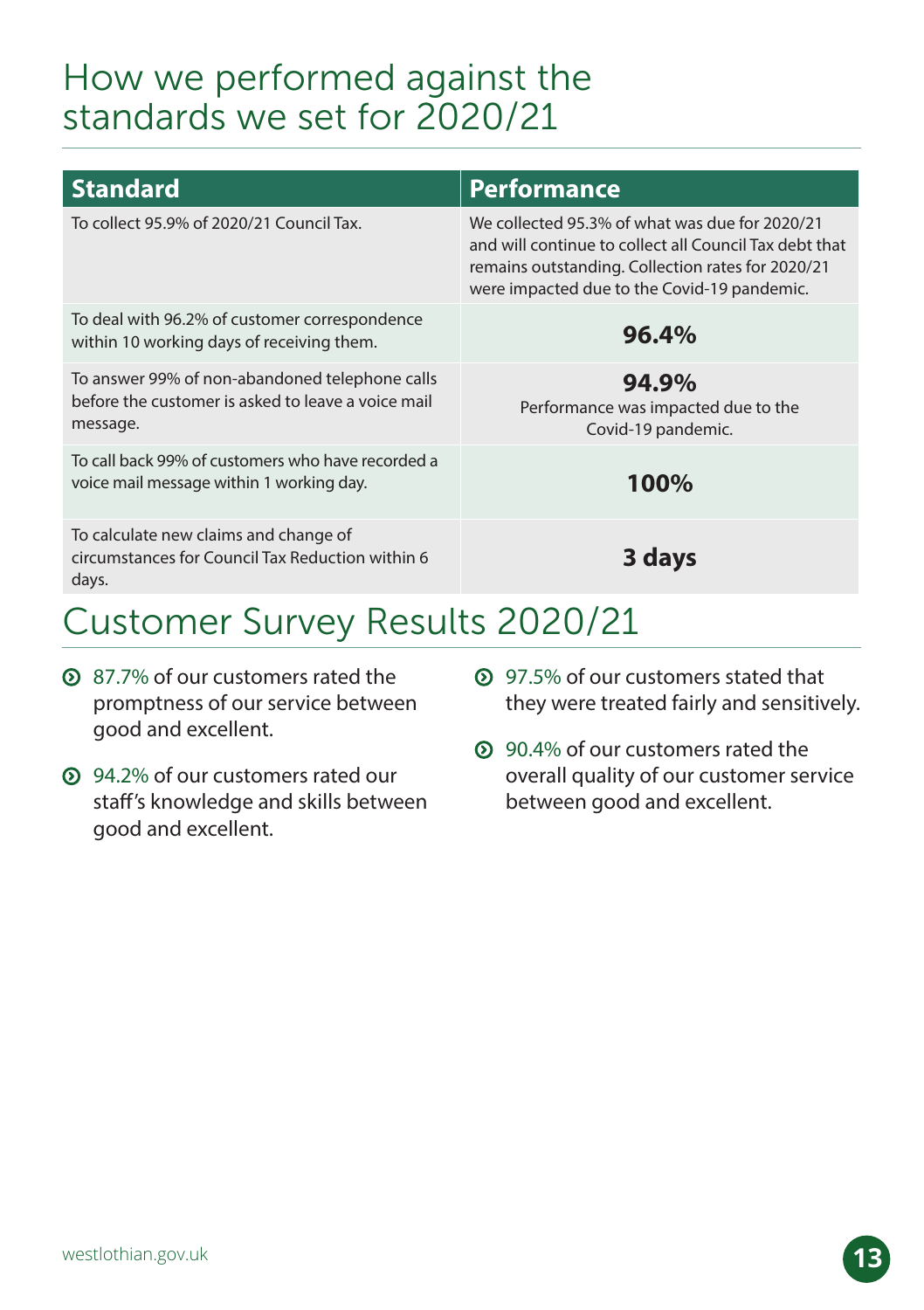### Access Your Council Tax Account Online

As we work to make our service easier to access you can now login to your Council Tax account online. Go to www.westlothian.gov.uk and click on MyWestLothian to register and sign in.

You can view your account status, payments made, instalments due, your Council Tax bill and other account information including any Council Tax Reduction or Housing Benefit award.

You can also tell us about a change in your circumstance.

### Tell us About a Change in Your Circumstance Online

We have developed a number of online forms so you can tell us about a change in your circumstance online. To use our forms login to your Council Tax account or our website and click on "pay for it", "apply for it" or "report it".

#### **You can do the following:**

- Pay your Council Tax by direct debit by completing a direct debit instruction;
- Apply for Council Tax Reduction and Housing Benefit;
- Apply for a disabled persons reduction;
- Apply for a single person discount;
- Apply for a discount if you are a care worker;
- Apply for a discount or exemption because your property is unoccupied and unfurnished;
- Apply for a discount or exemption because your property is uninhabitable;
- Report a change of address;
- Report that you have moved in with someone or someone has moved in with you;
- Report a change in your circumstance that affects your Council Tax Reduction and Housing Benefit.

### More information

This booklet is a guide only. For more information, please contact:

#### **The Revenues Unit**

West Lothian Civic Centre Howden South Road Livingston EH54 6FF

#### **Phone: 01506 280000**

#### **email: CouncilTax@westlothian.gov.uk Website: www.westlothian.gov.uk**

You can view the Council Tax Administration Privacy Notice on our website

#### **Freedom of Information and customers with special requirements (Scotland) Act 2002**

West Lothian Council publishes a range of information online and on paper. The council has developed a Publication Scheme to show what information we make available to the public and the formats it is available in. Copies of the Publication Scheme are available at libraries and Council Information Services (CIS) centres. It is also available online: **www.westlothian.gov.uk**